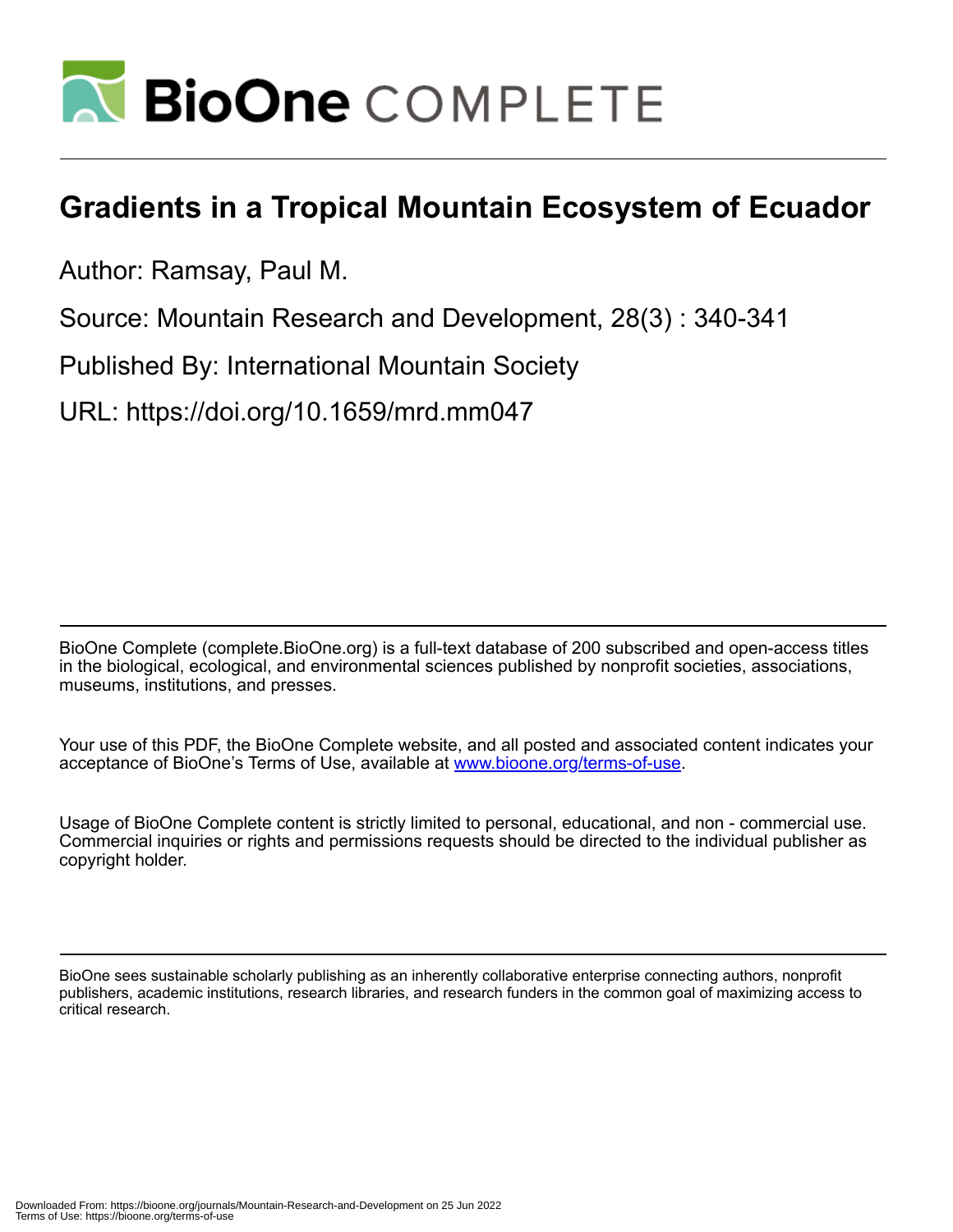Valuing Mediterranean Forests: Towards Total Economic Value

Edited by Maurizio Merlo and Lelia Croitoru. Wallingford, United Kingdom: CABI Publishing, 2005. xxii + 406 pp. US\$ 140.00. ISBN 0- 85199-997-2.

This book, edited by the late lamented Maurizio Merlo and his colleague from the University of Padova, is a heroic attempt at quantifying the 'Total Economic Value' (TEV) of Mediterranean forests across 18 countries. TEV is a concept first popularized by David Pearce and Kerry Turner, and represents the many ways in which a natural resource, such as a forest, is valuable to people. The editors make the point that Mediterranean forests have always been managed for multiple uses, not just timber harvesting. The many benefits from forests include timber, non-timber forest products such as cork and pine kernels, watershed and soil protection, biodiversity values, and recreation. Pastoral grazing regimes have also interacted with forest management for centuries.

The book is composed of 3 sections. Part 1 starts off by setting a historical context for forests in the Mediterranean, and describing their current nature and extent. The authors recognize that many of the benefits of forests are 'non-market' in that, due to the absence or imperfect enforceability of property rights and the nature of the goods provided, no market price exists to 'signal' the value of, for example, watershed protection and biodiversity conservation. Methods for placing monetary values on these nonmarket goods, such as contingent valuation and the travel cost approach, are then reviewed. A template for calculating TEV is presented—the idea being that all 'country studies' which follow in Part 2 will

apply this template. The benefit categories set down in the template are shown in Table 1.

Whilst this particular treatment of TEV is a little 'old-fashioned,' it gets across the point that there are a wide range of forestrelated benefits, only some of which are valued by markets, and some of which will accrue to people in the future. Moreover, the template makes the important point that environmental *costs* can also arise from the planting of new forests. The book sets out a method for calculating most of these values. Part 1 closes by summarizing the results from individual country applications of this template, noting that due to data problems, the template could not be evenly or equally applied in all cases. Part 2 of the book presents these individual country studies, from Algeria to Turkey to Slovenia, covering 18 countries in all. Part 3 discusses the institutional constraints on forest management, opportunities and initiatives for participatory management and ownership, and finally the need for an international agreement on Mediterranean forests.

But why would we want to calculate the TEV of forests? The

authors give 2 reasons. First, so that policy-makers, forest managers and the general public will recognize the scale and variety of forest benefits—the argument here is that a benefit registered in monetary terms somehow carries more weight in a political sense than the same benefit expressed in some other manner. Second, so that such benefits can be incorporated into management decisions and forest planning. Herein lies the major problem with the approach taken. What the many authors end up measuring is the average per-hectare value of the current stock of forests, broken down by forest type and by component of total economic value. Yet what is of much more relevance from a management point of view is to know how these values would *change* if management actions were altered: for example, how the TEV per hectare of a particular type of forest would fall or rise if species diversity was increased, or recreation facilities improved, or a different felling regime adopted.

At the moment, the values in the book are more useful in terms of registering the wider value of the current stock of forests in, for example, Italy, in a national

TABLE 1 Benefit categories applied in country studies for calculating total economic value.

|                   | <b>Total economic</b><br>value categories | <b>Positive outputs</b>                                           | <b>Negative outputs</b>                                                              |
|-------------------|-------------------------------------------|-------------------------------------------------------------------|--------------------------------------------------------------------------------------|
| 1. Use values     | 1.1 Direct<br>use                         | For example timber.<br>firewood, cork,<br>recreation              | Damage by fires<br>$\bullet$<br>Erosion, floods<br>$\bullet$                         |
|                   | 1.2 Indirect<br>use                       | Watershed manage-<br>ment, soil conserva-<br>tion, carbon storage | $\cdot$ Loss of landscape<br>values from<br>plantation forests                       |
| 2. Option values  |                                           | Future recreation and<br>biodiversity demands                     | Loss of<br>$\bullet$<br>biodiversity from<br>forest planting on<br>valuable habitats |
| 3. Non-use values | 3.1 Bequest<br>values                     | Landscape values and<br>carbon storage to<br>future generations   |                                                                                      |
|                   | 3.2 Existence<br>values                   | Biodiversity, respect<br>for rights                               |                                                                                      |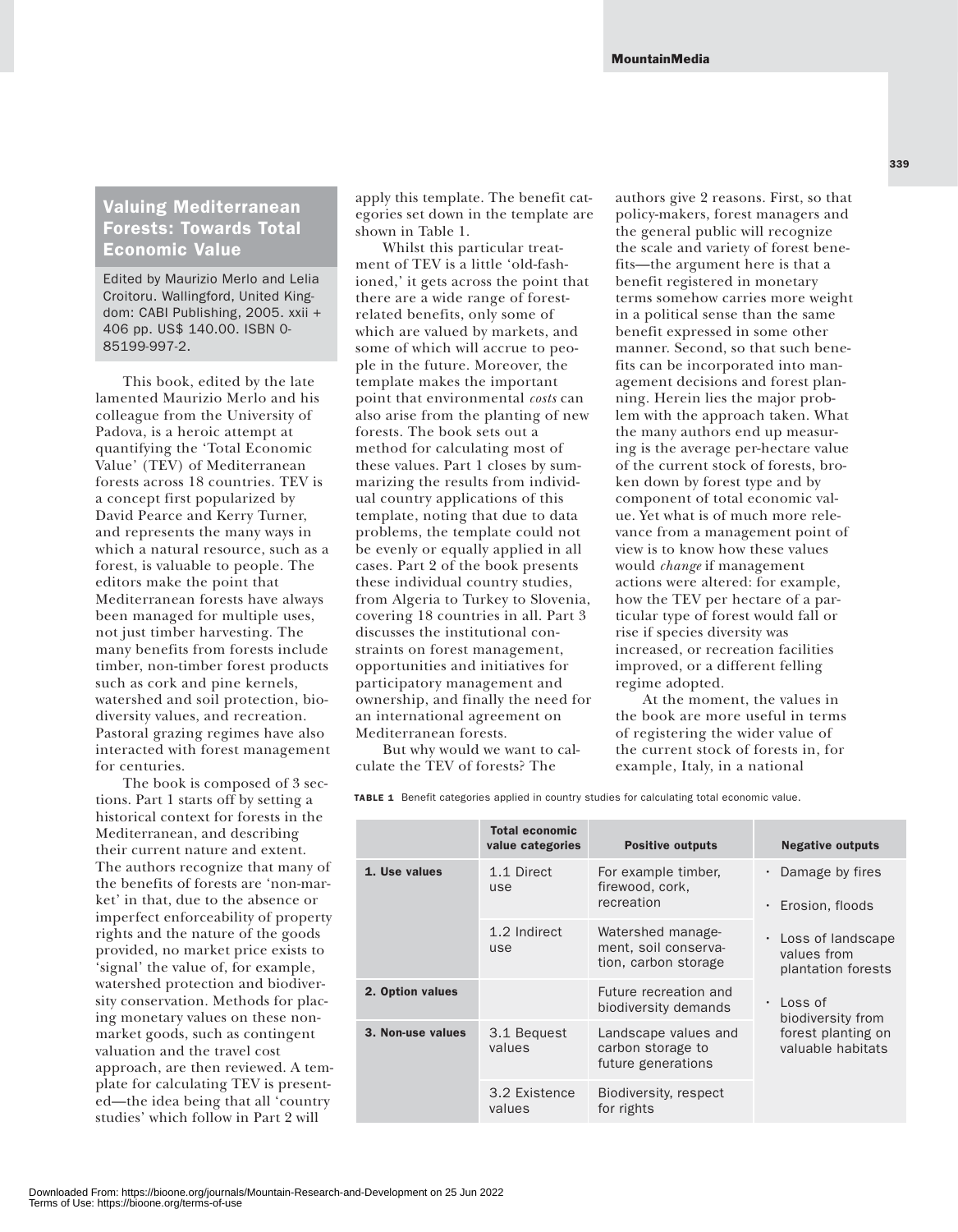accounting framework. Yet this only makes sense if we believe in the counter-factual question: "How much poorer would Italy be with *no* forests." However, the perhectare values are of interest in comparing across countries: for example, the analysis reveals that recreation benefits are more important in the countries to the North of the Mediterranean than those to its South and East. Timber values are highest in Portugal and lowest in Lebanon. Grazing values are highest in Greece. As a whole, total economic forest values are also higher in the North (around  $176 \in$ /ha/year, with a highest recorded value of 344 €/ha/year for Portugal) than in the South and East (around 67 and  $48 \in/ha$ /year, respectively, with a lowest value of  $6 \in /ha$ /year for Egypt). The numbers are also of interest in comparing the different components of TEV—for example, watershed protection can account for about half of the total. Overall, direct use values (see Table 1) constitute around 70% of total measured benefits, with indirect use benefits accounting for another 15%.

Many criticisms can be made of this study. The numbers produced are often very approximate, resulting from the application of rather simple versions of valuation techniques, or very crude benefits transfer. 'Benefits' are sometimes valued using cost figures (especially in the case of biodiversity protection). However, the authors would argue—and I agree with them—that it still allows an important insight of the value of protecting forests, and into the multiplicity of ways in which forests matter to people.

**Nick Hanley**<br>Economics Department, University of Stirling, Stirling FK9 4LA, United Kingdom. n.d.hanley@stir.ac.uk

doi:10.1659/mrd.mm043

## Gradients in a Tropical Mountain Ecosystem of Ecuador

Edited by Erwin Beck, Jörg Bendix, Ingrid Kottke, Franz Makeschin, Reinhard Mosandl. Berlin, Germany: Springer, 2008. xxii + 522 pp. Ecological Studies Series, Vol 198. € 179.95. ISBN 978-3- 540-73525-0.

The Northern Andes are recognized as one of the most biodiverse regions in the world, as well as one of the most threatened. It is imperative, then, that we understand better how tropical Andean ecosystems are changing, what the consequences will be, and how different forms of land use and management might lead to a more sustainable future. However, there is a problem. Mountain ecosystems are extremely heterogeneous, at a variety of scales. Biodiversity, with its own spatial and temporal variability, overlies the inherent environmental heterogeneity, and is then modified by variable land use practices. Of course, all these factors interact in a complex way. How do we even begin to explore such complexity?

In 1997 the Deutsche Forschungsgemeinschaft (DFG, German Research Foundation) launched a research project at the Reserva Biológica San Francisco (RBSF, run by Nature and Culture International) in the southern Andes of Ecuador, near Podocarpus National Park. The idea was to focus on a core area of about 1000 ha and bring together German and Ecuadorian multidisciplinary teams to work on the complexities of the local Andean ecosystem—a zone of evergreen mountain rain forest, with shrub and dwarf bamboo *páramo* at the highest altitudes.

The editors of this book have attempted to address the complexity of this mountain ecosystem through the work of 104 researchers in around 30 research groups. Clearly,

this is quite a challenge, given that many less ambitious edited volumes fail to deliver a coherent theme. Here, the theme is gradients. Natural and induced heterogeneities at the local scale are linked together by means of a set of interacting natural and human activity gradients. The natural gradients include a vertical altitudinal gradient (1850–3100 m asl) and a horizontal gradient (a 30 km long transect at 1950 m asl representing transitions in humidity). Biodiversity sits within these natural gradients, but is affected by human activity gradients, corresponding to forest clearance practices, agriculture, and subsequent recovery after abandonment.

The introductory chapters describe the study area and the limitations of our knowledge of mountain rain forests in this part of the Andes. The interesting cultural background in this region is also explained. Contrasts are drawn between the indigenous Shuar community, traditionally practising shifting agriculture below 1000 m asl, the distinctive Saraguro community (resettled by the Incas from the Titicaca region of Bolivia) with mixed cultivation and cattle at mid-altitudes, and the numerically dominant *mestizos*—mostly colonists from elsewhere in southern Ecuador since the 1960s—growing cash crops and grazing livestock. The 'modernization' of these 3 communities and the conflicts between them are key factors in explaining the land use practices in different parts of the gradients, and acknowledging these differences is vital to developing socially compatible land management solutions.

The second section sets up the rest of the book by explaining the difficulty of studying a megadiverse ecosystem in a complex natural and cultural setting. The bulk of the volume presents the studies themselves, arranged into themes relating to the various gradients. For example, climate, soils, flora, fungi, fauna, water relations, nutrient status, biotic soil activities, forest stand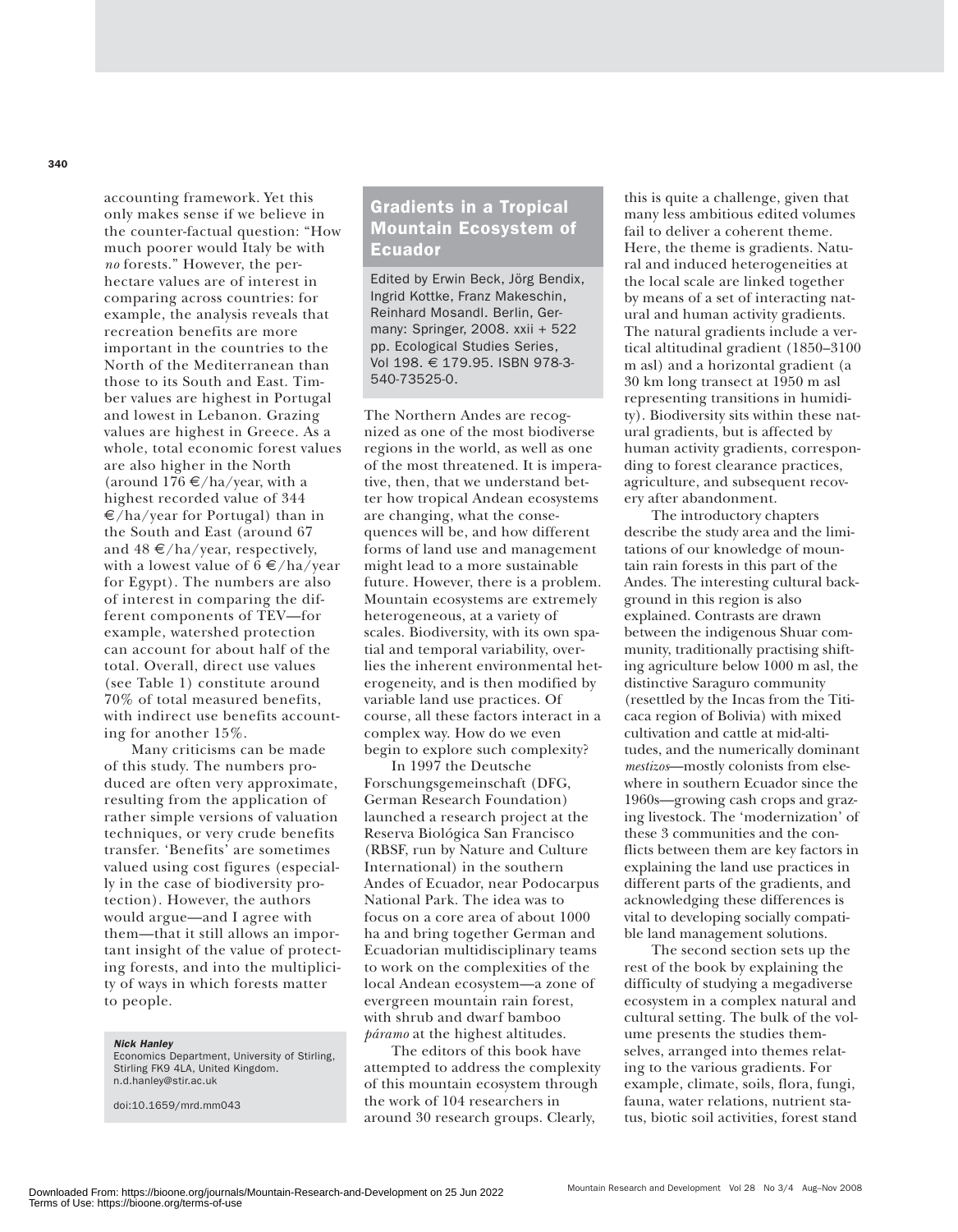structure, and plant growth are all investigated in relation to the altitudinal gradient. Spatial and temporal heterogeneity patterns are also described. Natural disturbances (forest gap dynamics, landslides) are contrasted with those caused by human activities (eg sustainable and non-sustainable use of natural resources, slash-and-burn forest clearance, construction of roads and power lines). Other studies assess natural and enhanced regeneration of cleared and abandoned land.

The final chapter attempts to summarize the main findings of the work and identify key themes for the future. The use of fire as an agricultural tool has caused some significant problems, not least the apparently irreversible changes in vegetation cover from forest to bracken following slash-and-burn forest clearance. There are avenues worth exploring: to manage pastures more effectively, enhance existing forests, and regenerate abandoned pastures with socially and economically valuable trees. The way biodiversity interacts with ecosystem processes is still unclear and is another line of research for the future.

The many illustrations throughout the book are clear and informative. Colour diagrams and photographs are used to communicate complex ideas clearly and succinctly. Evidently, considerable attention has been invested in the visual representation of findings and ideas. For me, this investment paid off, and those responsible deserve praise for a job well done.

So, who should buy this book? It is expensive, and although I can see university libraries investing in a copy, I am not convinced many Latin American libraries or individuals will be in a position to buy one. The book is targeted at those interested in ecosystem studies and sustainable land management and resource use, but only one ecosystem is described and evaluated. To what extent is the RBSF study area typical of the wider situation in the Andes and mountains elsewhere? The limited information available for other areas makes this a difficult question to answer, but also highlights why the question is so important. The potential to apply findings from a well-funded research programme to areas with less available information is worth attention. Disappointingly, there are only limited attempts to address this in the book.

The individual studies frequently cross-reference to other chapters in the book. The editors and authors deserve credit for such comprehensive internal referencing, which helps considerably in tying together the various strands of research. However, wider contextual referencing is more variable, and a large number of relevant studies are not cited, even some very local to the study area. As examples of the kinds of references I was expecting—and acknowledging that there is no particular reason to cite these here rather than many others equally deserving of mention—I could point to the works of Keating (1995 onwards), Jokisch and Lair (2002), Buytaert et al (2006) and Keese et al (2007). Schneider (2004) reported remarkably similar bracken invasion in response to agricultural burning in the Yucután region of Mexico; and this is just one illustration of the links with other geographical areas that would have provided context and made the book more explicitly useful to a wider range of readers.

Despite these reservations, this book provides unrivalled detail for the region where the work was carried out, and acts as a model for investigation aimed at evidencebased management planning elsewhere. Many of the broad issues are commonly experienced in other parts of the Andes (and other mountains), as is the complexity of the problems and potential solutions. Although the detail may not transfer to other regions, some of the key ideas almost certainly will, albeit with modification. On this basis, I would recommend it to anyone interested in the complexities

of mountain ecosystems, not just in the Andes.

The good news is that the DFG has already funded a follow-up programme in the same place: "Biodiversity and Sustainable Management of a Megadiverse Mountain Ecosystem in South Ecuador." This time, the emphasis is on transferring the research into effective land management actions. Hoping that this latest project finds room to look at the transferability of the outcomes to other places, I await the next volume with anticipation.

### **REFERENCES**

Buytaert W, Celleri R, Willems P, De Bievre B, Wyseure G. 2006. Spatial and temporal rainfall variability in mountainous areas: A case study from the South Ecuadorian Andes. *Journal of Hydrology* 329:413–421.

Jokisch BD, Lair BM. 2002. One last stand? Forests and change on Ecuador's Eastern Cordillera. *Geographical Review* 92:235–256. Keating PL. 1995. *Disturbance Regimes and Regeneration Dynamics of Upper Montane Forest and Páramos in the Southern Ecuadorian Andes* [PhD dissertation]. Boulder, CO: University of Colorado.

Keese J, Mastin T, Yun D. 2007. Identifying and assessing tropical montane forests on the eastern flank of the Ecuadorian Andes. *Journal of Latin American Geography* 6:63–84. Schneider LC. 2004. Bracken fern invasion in southern Yucatán: A case for land-change science. *Geographical Review* 94:229–241.

#### Paul M. Ramsay

School of Biological Sciences, University of Plymouth, Plymouth, PL4 8AA, United Kingdom. pramsay@plymouth.ac.uk

doi:10.1659/mrd.mm047

## The Economics of Biodiversity Conservation: Valuation in Tropical Forest Ecosystems

Edited by K.N. Ninan, with S. Jyothis, P. Babu, and V. Ramakrishnappa. London, United Kingdom: Earthscan, 2007. £70.00. 336 pp. ISBN 1- 84407-364-5, 978-1-84407-364-1.

The livelihoods of rural populations, in particular of those living adjacent to or within tropical rain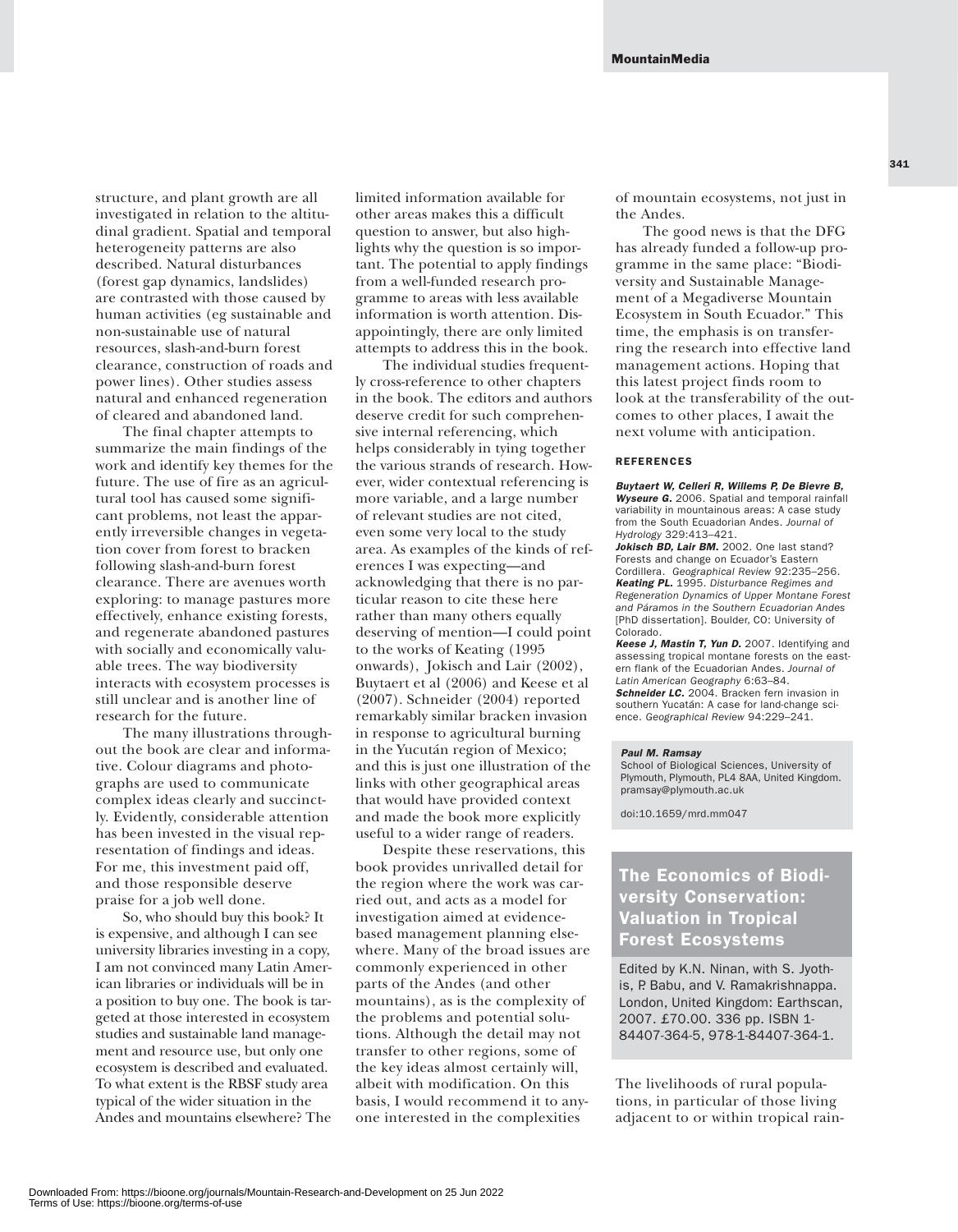forest areas, tend to depend largely on the continued provision of goods and services from their natural environment. Especially in the surroundings of conservation areas, such as national parks, people find themselves situated between predominantly globally-defined biodiversity conservation objectives and—often pressing—local needs for development. The significant overlap of poverty and biodiversity hotspots is illustrative of this pressure (Fisher and Christopher 2007). At least in the short term, local economic agents often face high opportunity costs for conserving biodiversity (Bawa et al 2004) due to income forgone, for example, by not converting forest for agricultural land use or intensifying forest use. This is one reason why the role of national and global social benefits is emphasized in closing the gap between private costs and social benefits of rainforest conservation, referred to as (global) market failure (Balmford et al 2002).

This book explicitly takes a rare focus on the *local* costs and benefits of biodiversity conservation in one of two biodiversity hotspots in India: the mountainous region of the Western Ghats. The presented analysis of costs and benefits of non-conversion borne at the local scale is an important contribution to an improved understanding of private motivations to convert tropical forests, which may facilitate the development of incentive mechanisms for conservation to account for market failure. The book does not excite with innovative economic approaches towards valuation which in turn means that it is generic enough to appeal to those interested in the conservation of biodiversity in tropical forest areas in general.

The book is structured around 3 case studies in the Western Ghats that reflect a range of local situations, which differ with respect to population structure, land use,

and legal status of forest protection. Two chapters precede the case studies. An introduction briefly establishes the main aspects driving biodiversity loss, the economic perspective on biodiversity conservation, general information on the methods used, and the research region. Chapter 2 is a detailed account of changes in land use, demographics and the populations of endangered species throughout the Western Ghats biodiversity hotspot. Overall, the authors conclude that there is cause for concern about the future of forests—and therefore biodiversity—in the Western Ghats, while regionally differing patterns of change are acknowledged. Interestingly, crop patterns are found to have changed as a result of 'wildlife attacks' on cropland, the costs of which are borne by locals. A vivid description of the acquisition of wildlife census data reveals problems and challenges related to the assessment of the state of wildlife and the governance of wildlife reserves. This is one of a few more 'entertaining' sections in an otherwise rather fact-laden book.

The core of the book comprises 3 chapters, each presenting a case study. The study areas are: 1) a coffee-growing village close to a protected forest; 2) tribal villages around or within a national park; 3) mixed cropping and livestock villages around a wildlife sanctuary. The structure of each of these chapters is similar: the case study setting is described; an analysis of the opportunity costs of forest conservation is presented; results from a local survey of public attitudes towards conservation and non-market benefits are reported; and the findings are summarized. The structural similarity facilitates comparison between the case studies, and therefore helps to put them into context. The book ends with summary conclusions and some policy recommendations.

In all 3 case studies, opportunity costs of biodiversity conservation in terms of benefits from coffee production and the collection and sale of non-timber forest products (NTF-Ps), as well as forgone income from agriculture and forest resources are found to be high and significant. In the level of detail and thoroughness, the analysis of opportunity costs in all 3 case studies is exemplary, and outstanding in the case of tribal villages which benefit from forests mainly by collecting NTFPs. The review on NTFP valuation and the discussion on the challenges of valuation and the way these challenges are addressed for this case study are truly enlightening. For the case of the coffee-growing village, damages by wildlife to crops are particularly relevant. An existing state compensation scheme for damage is found to be ineffective, partly because of high transaction costs involved in obtaining compensation and because of the legal status of the land on which the damage occurred. This example reveals that institutional aspects play an important role for the success or failure of (incentive) schemes for biodiversity conservation.

The second parts of the case studies, covering attitudes towards and preferences for conservation, are less convincing. A similar set of questions is used in all 3 case studies to assess perceptions and attitudes towards biodiversity conservation. It is encouraging that the vast majority of the villagers think that "environmental issues" and "conservation of biodiversity" are important, but doubts arise on how meaningful these questions can be. They are not very specific, response options were limited, and no attempt has been undertaken to understand what villagers actually had in mind when they were confronted with such complex terms as "biodiversity" or "keeping the ecosystem stable and functioning." The (stated) preference questions ask for the willingness to spend